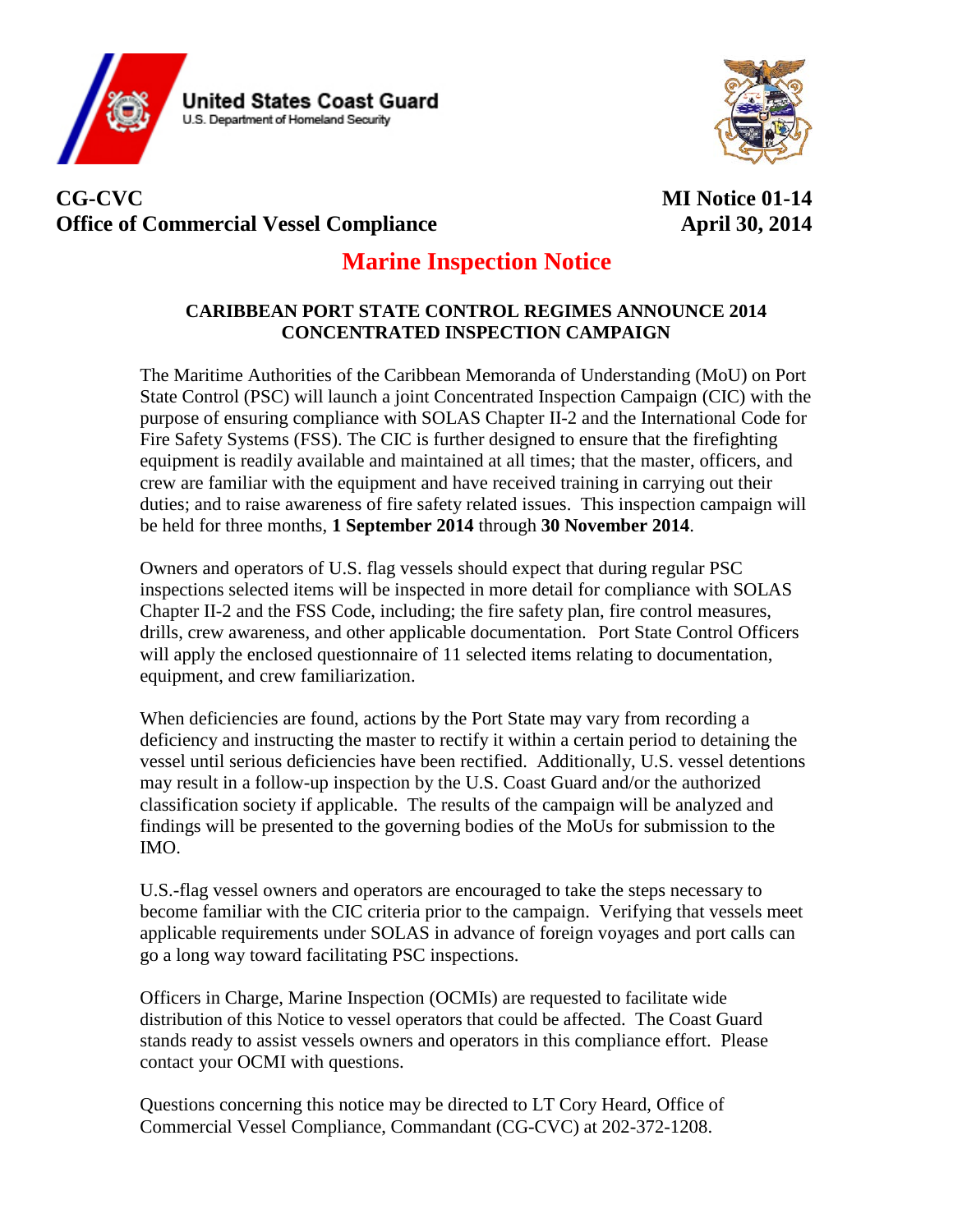Caribbean MOU The Office Centre Building 2nd Floor, 12 Ocean Boulevard, Kingston Jamaica W.I.



Tel: (876) 967-1077 Fax: (876) 922-5765 E-mail: caribmou@caribbeanmou.org www.caribbeanmou.org

### REPORT OF CIC ON FIRE SAFETY SYSTEMS (FSS).

#### from 01/09/2014 to 30/11/2014

| No.   | Item                                                                                                                                                                                                       | Yes | No | N/A |
|-------|------------------------------------------------------------------------------------------------------------------------------------------------------------------------------------------------------------|-----|----|-----|
| 1     | Is the Fire Control Plan present, permanently exhibited and up<br>to date ?<br>SOLAS Ch II-2/ Reg 15.2.4 (Def codes: 0755 / 07122) <sup>1</sup>                                                            |     |    |     |
| 2     | Do the fire fighters' outfits including personal equipment comply<br>with the requirements?<br>SOLAS Ch II-2/ Reg 10.10 (Def codes: 0730 / 07110)                                                          |     |    |     |
| 3     | Do the Emergency Escape Breathing Devices (EEBD) comply<br>with the requirements?<br>SOLAS Ch II-2/ Reg 13.3.4 and Reg 13.4.3<br>(Def codes: 0736 / 07112)                                                 |     |    |     |
| 4     | Are the portable extinguishers ready for use in locations as per<br>the fire control plan?<br>SOLAS Ch II-2/Reg 10.3.2.4 (Def codes: 0720 / 07108)                                                         |     |    |     |
| $5^*$ | Does the automatic audible alarm sound prior to the release of a<br>fixed gas fire-extinguishing medium into spaces in which<br>personnel normally work?<br>FSS Ch 5/ Reg 2.1.3.2 (Def codes 0725 / 07109) |     |    |     |
| $6*$  | Are the fire protection systems, firefighting-systems and<br>appliances maintained / ready for use?<br>SOLAS/Ch II-2/ Reg 14.2.1 (Def codes: 0720 / 07108)                                                 |     |    |     |

<sup>1</sup> The mentioned deficiencies codes are respectively for the Caribbean MOU, CMIC- and CMIS-database